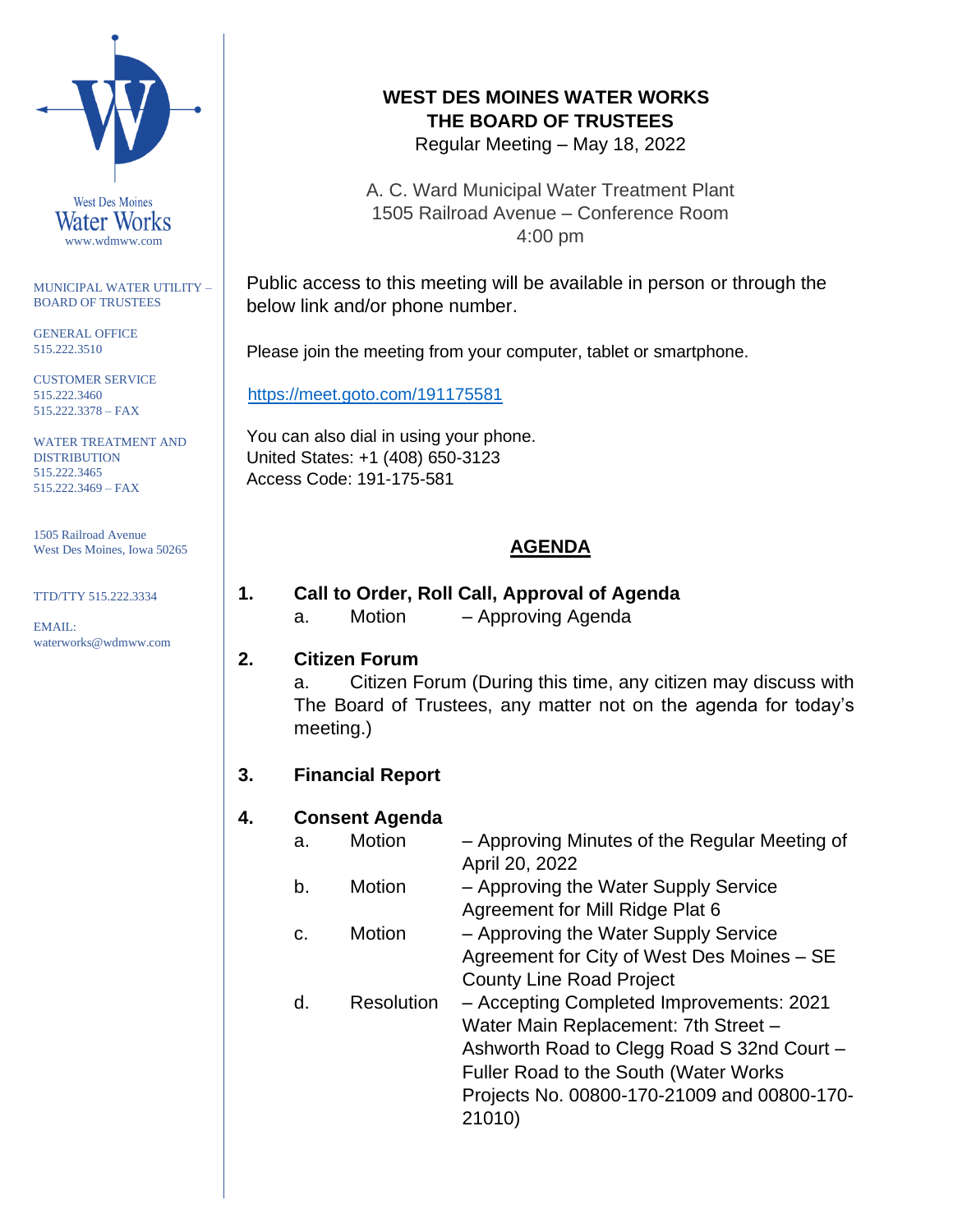| е.  | <b>Resolution</b> | - Accepting Permanent Public Easement and Right-of-Way for |
|-----|-------------------|------------------------------------------------------------|
|     |                   | Water Main - Jordan Creek Point                            |
| f.  | <b>Resolution</b> | - Accepting Permanent Public Easement and Right-of-Way for |
|     |                   | Water Main - Platinum Pointe Townhomes                     |
| g.  | <b>Resolution</b> | - Accepting Permanent Public Easement and Right-of-Way for |
|     |                   | Water Main - Hy Vee Fast and Fresh 9150 University         |
| h.  | <b>Resolution</b> | - Accepting Permanent Public Easement and Right-of-Way for |
|     |                   | Water Main - WDM School District - Stilwell Junior High    |
|     |                   | School (Public Main Relocation)                            |
| -1. | <b>Resolution</b> | - Accepting Permanent Public Easement and Right-of-Way for |
|     |                   | Water Main - WDM School District - Stilwell Junior High    |
|     |                   | School (New Water Service)                                 |
|     | <b>Resolution</b> | - Accepting Permanent Public Easement and Right-of-Way for |
|     |                   | Water Main - WDM School District - Valley Southwoods       |
|     |                   | (Various Easements)                                        |

#### **5. Recommendations from Committees**

- a. Personnel and Compensation
	- 1. Motion Ratifying the Transfer of Ernie Mueller to Water Treatment Plant Operator

#### **6. Recommendations from Staff**

a. Motion – Ratifying the Conflict Waiver/Consent to Limited Joint Representation Agreement with Ahlers and Cooney

#### **7. Construction Project Actions**

- a. 2022 Pumping Station Pipe Gallery Painting 39th Street Reservoir West Des Moines Water Works (Water Works Project No. 00800-170-22023)
	- 1. Public Hearing Plans, Specifications, Addenda, Form of Contract & Estimate of Costs
	- 2. Resolution Adopting Plans, Specifications, Addenda, Form of Contract & Estimate of Costs
	- 3. Resolution Making Award of Contract
- b. 2022 Aerator Painting A.C. Ward Treatment Plant West Des Moines Water Works (Water Works Project No. 00800-120-20004)
	- 1. Resolution Ordering Construction of Certain Public Improvements and Fixing the Date, Time and Place for a Public Hearing Thereon and for Taking of Bids Therefore (Bids 2:00 P.M. June 2, 2022; Public Hearing: 4:05 P.M., June 15, 2022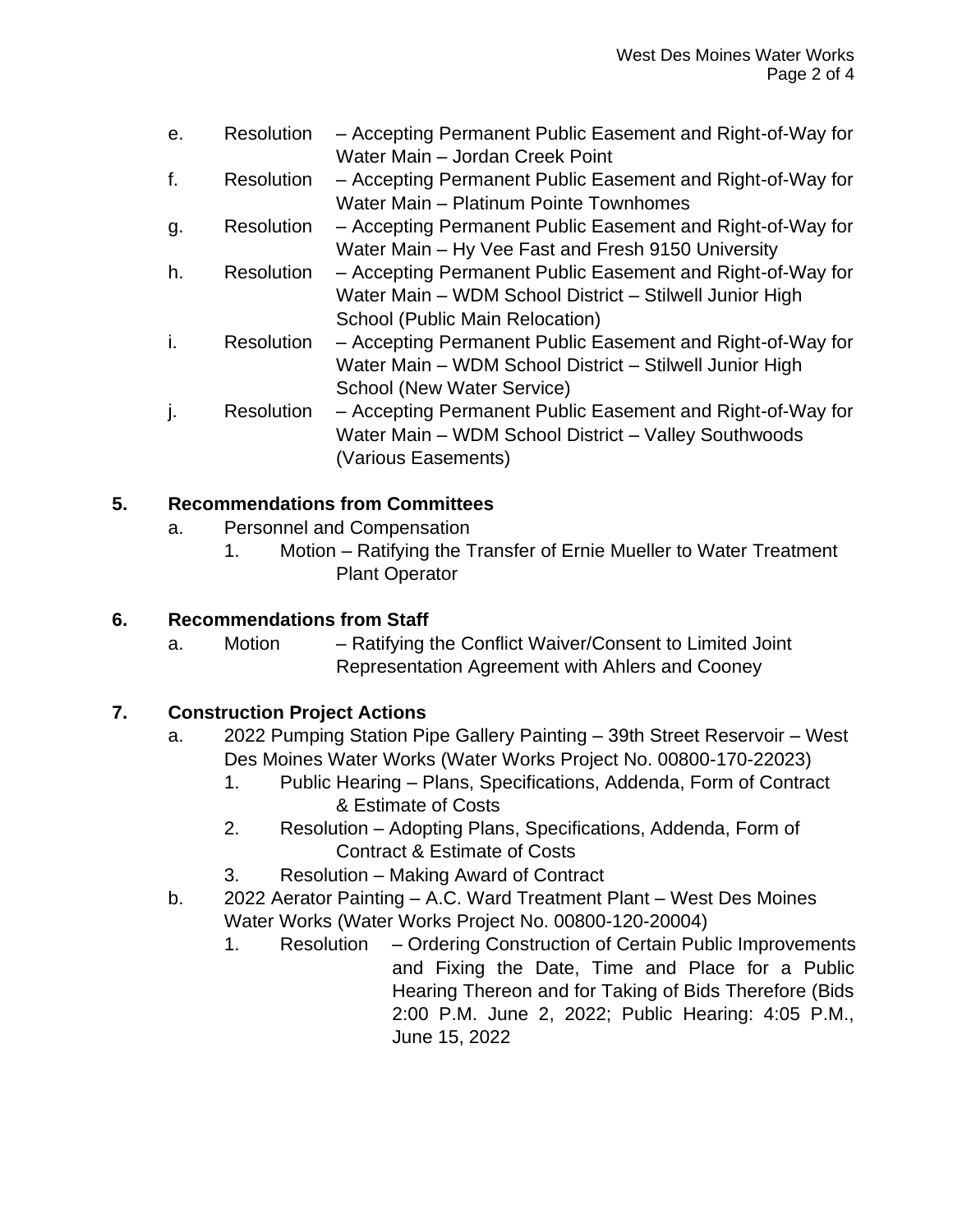|     |                                                                         |                                                  |                | <b>West Des Moines Water Works</b><br>Page 3 of 4 |  |  |
|-----|-------------------------------------------------------------------------|--------------------------------------------------|----------------|---------------------------------------------------|--|--|
| 8.  | <b>Motions to Pay Bills</b>                                             |                                                  |                | \$1,284,301.96                                    |  |  |
|     | a.                                                                      | <b>Non-Construction Bills</b>                    | \$             | 311,808.81                                        |  |  |
|     | b.                                                                      | <b>Construction Bills</b>                        | \$             | 972,493.15                                        |  |  |
|     |                                                                         | Dixon Engineering                                |                |                                                   |  |  |
|     |                                                                         | <b>Aerator Painting</b>                          | \$             | 5,575.00                                          |  |  |
|     |                                                                         | 39th St. Reservoir Painting                      | $\mathfrak{S}$ | 4,625.00                                          |  |  |
|     |                                                                         | <b>HR Green Company</b>                          |                |                                                   |  |  |
|     |                                                                         | Ashworth Main Project -                          |                |                                                   |  |  |
|     |                                                                         | 8th to 35th Design                               | \$             | 8,912.27                                          |  |  |
|     |                                                                         | Ashworth Water Main Replacement                  | $\mathbb S$    | 18,295.53                                         |  |  |
|     |                                                                         | <b>Landmark Structures</b>                       |                |                                                   |  |  |
|     |                                                                         | Adams St. Water Tower -                          |                |                                                   |  |  |
|     |                                                                         | Pay Request #2                                   | \$             | 900,082.79                                        |  |  |
|     |                                                                         | <b>OnTrack Construction, LLC</b>                 |                |                                                   |  |  |
|     |                                                                         | Adams St. Water Main Extension                   |                |                                                   |  |  |
|     |                                                                         | Veterans to SE Orilla - Pay Request #4 \$        |                | 8,915.99                                          |  |  |
|     |                                                                         | <b>Synergy Contracting</b>                       |                |                                                   |  |  |
|     |                                                                         | EP True Parkway Water Main Project               |                |                                                   |  |  |
|     |                                                                         | 7th St. & S 32nd Ct. Retainage                   | $\mathbb{S}$   | 15,467.10                                         |  |  |
|     |                                                                         | <b>Team Services</b>                             |                |                                                   |  |  |
|     |                                                                         | Prof. Services - Adams St.                       |                |                                                   |  |  |
|     |                                                                         | Water Storage Tank Project                       | \$             | 1,062.77                                          |  |  |
|     |                                                                         | Prof. Services - Ashworth Main Project           |                |                                                   |  |  |
|     |                                                                         | 8th to 35th                                      | \$             | 245.27                                            |  |  |
|     |                                                                         | Veenstra & Kimm Inc                              |                |                                                   |  |  |
|     |                                                                         | <b>Engineering Services -</b>                    |                |                                                   |  |  |
|     |                                                                         | <b>Adams Street Water Tank</b>                   | \$             | 9,311.43                                          |  |  |
| 9.  |                                                                         | <b>Motions to Receive, File and/or Refer</b>     |                |                                                   |  |  |
|     | a.                                                                      | <b>Project Progress Report</b>                   |                | May 11, 2022                                      |  |  |
|     | b.                                                                      | <b>Water Quality Report</b>                      |                | April 2022                                        |  |  |
|     | C.                                                                      | <b>Check Register</b>                            |                | April 2022                                        |  |  |
|     | d.                                                                      | <b>Change Order Report</b>                       |                | May 11, 2022                                      |  |  |
|     | е.                                                                      | <b>Consumer Confidence Report</b><br>2021 Report |                |                                                   |  |  |
| 10. | <b>Information Report</b>                                               |                                                  |                |                                                   |  |  |
|     | a.                                                                      | <b>Board of Trustees Standing Committees</b>     |                |                                                   |  |  |
|     | 1. Customer and Community Relations - Mary Thomsen, Chair; Erin Sheriff |                                                  |                |                                                   |  |  |

- 2. Finance and Audit Gretchen Tegeler, Chair, Jody Smith
- 3. Operations Erin Sheriff, Chair; Mary Thomsen
- 4. Personnel and Compensation Scott Brennan, Chair; Gretchen Tegeler
- 5. Planning/Regionalization Jody Smith, Chair; Scott Brennan
- b. General Manager Christina Murphy
- c. Finance Manager and Treasurer Pat Mullenbach
- d. Water Production Manager Mitch Pinkerton